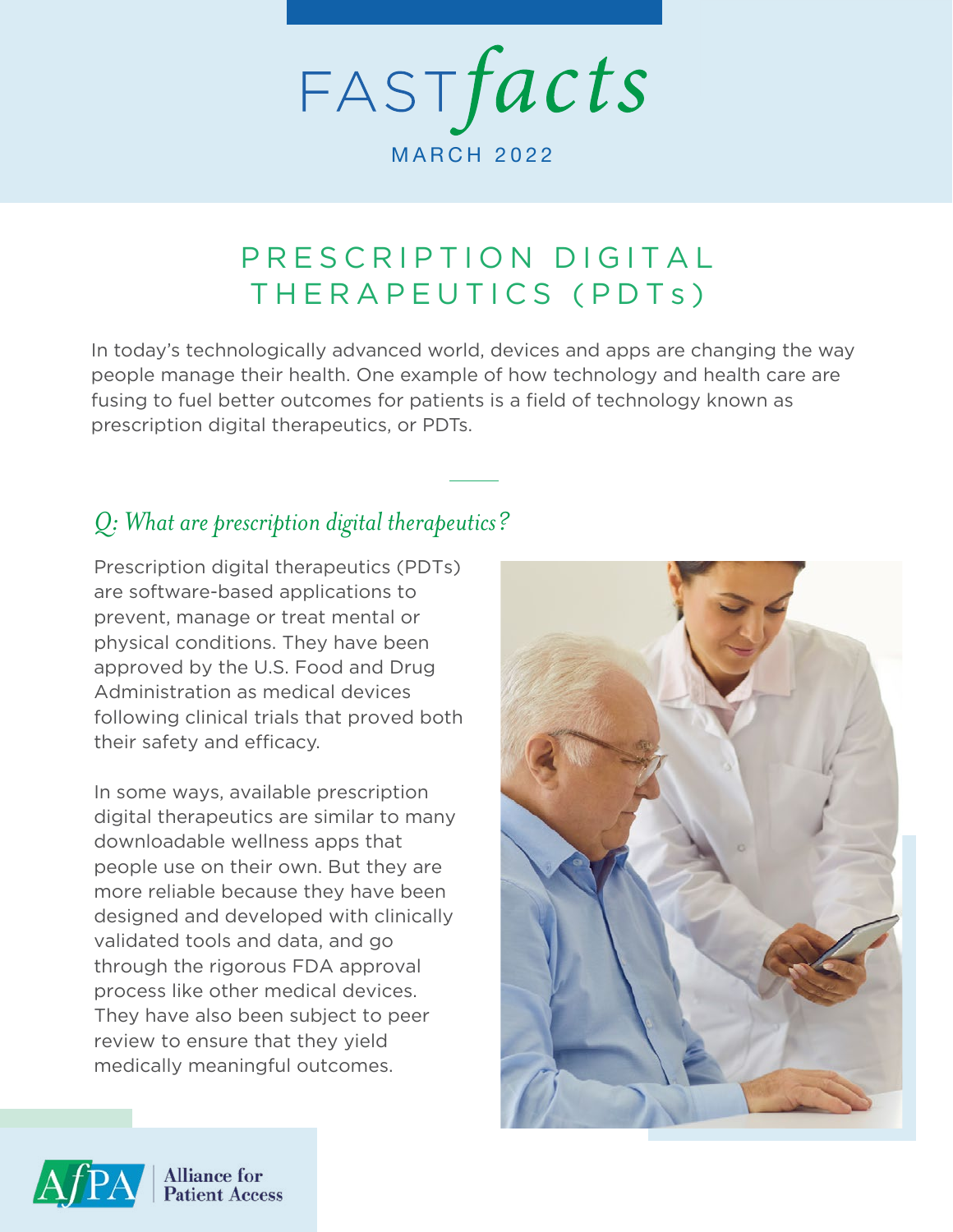

# $FASTfacts$

### *Q: How do prescription digital therapeutics get approved? What diseases are they approved to treat?*

Before prescription digital therapeutics (PDTs) reach patients, they must be approved by the FDA. FDA approval requires developers to submit data from superiority trials, which should show that prescription digital therapeutics have a meaningful, positive difference from other treatments. Submissions are either for the de novo or 510(k) review pathways. The de novo pathway is for novel, low-to-moderate risk products, while the 510(k) pathway is for products whose safety is comparable to already-approved products. Some prescription digital therapeutics are subject to randomized controlled trials.

Nine prescription digital therapeutics are currently FDA approved. These are for treatment of Type II diabetes, substance and opioid use disorder, PTSD-driven

traumatic nightmares, attention deficit hyperactivity disorder, insomnia, irritable bowel syndrome, chronic lower back pain, and decreased eyesight.

### *Q: How are prescription digital therapeutics used by patients and health care providers?*

These therapeutics (PDTs) can be used as part of a traditional course of treatment or as an effective alternative for treating issues that depend on routine behavioral adherence, such as substance use disorders or mental health conditions.

Prescription digital therapeutics augment face-to-face visits and treatments by communicating patient updates to providers, formularies and coding systems in real time. They must be prescribed as part of a course of treatment.

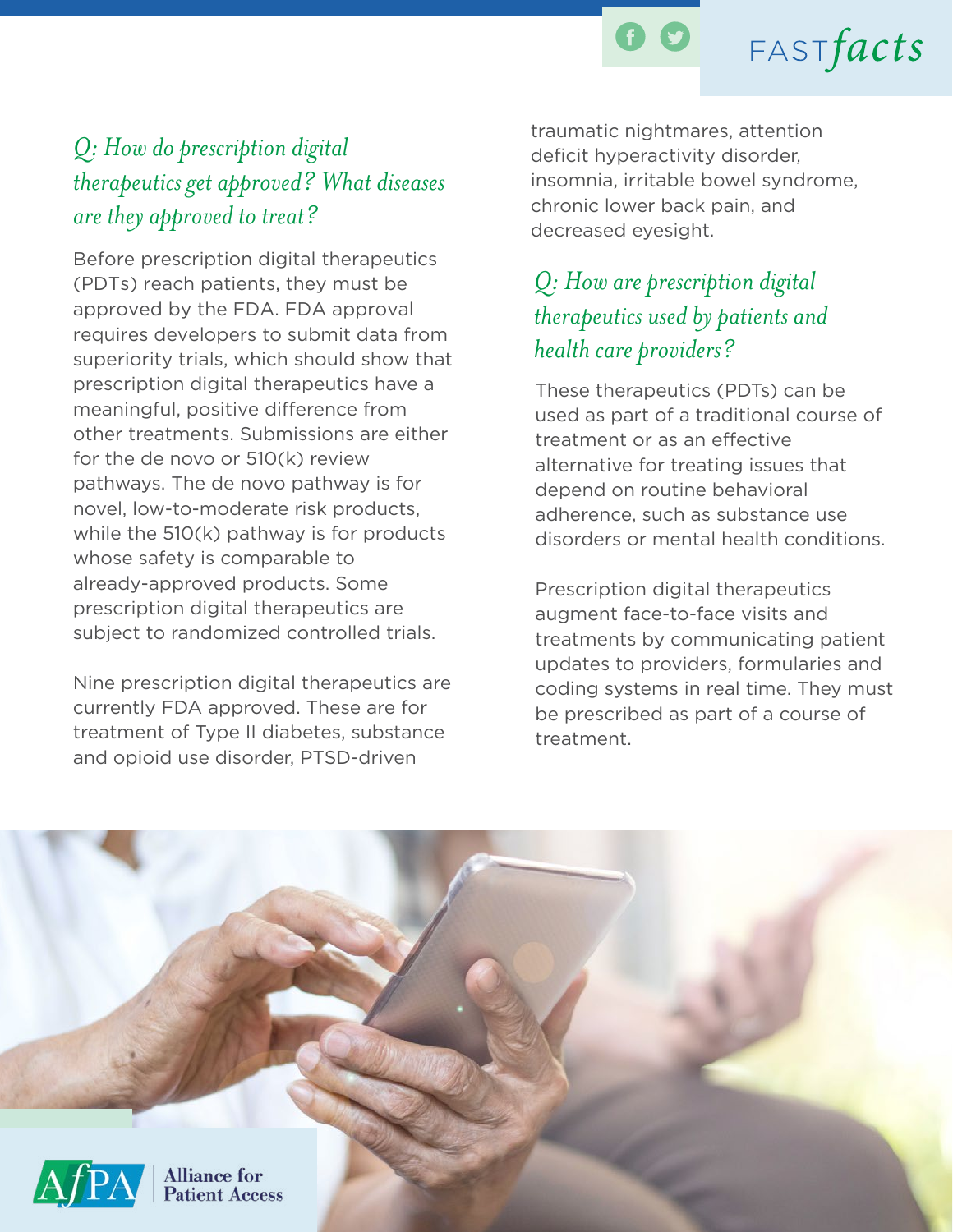

#### *Q: How do patients and providers benefit?*

Prescription digital therapeutics (PDTs) engage patients and encourage them to follow a prescribed course of treatment by tracking their daily progress. Health care providers can remotely monitor a patient's progress and analyze real-time data and insights from their everyday lives. Rather than asking a patient about his or her progress between office visits, providers can remotely monitor and provide care to patients, allowing people to access treatment anytime, anywhere.

In a survey of health care and life sciences professionals, 63% stated individualized care was one of the main benefits of prescription digital therapeutics, while 61% said greater patient engagement.<sup>1</sup>

### *Q: How do prescription digital therapeutics improve efficiency?*

 $FASTfacts$ 

For health care providers and facilities, prescription digital therapeutics (PDTs) can reduce overhead and administrative costs by eliminating unnecessary office visits, helping patients progress between visits, increasing treatment efficiency and improving overall health outcomes. One study of prescription digital therapeutics for opioid use disorder found the programs saved health care systems \$2,385 per patient over a six-month period.2

They also help ease the burden on health care facilities and providers during times of increased demand.

For example, during COVID-19 shutdowns, health care providers, especially mental health professionals, were able to use prescription digital therapeutics and telehealth platforms to offer safe, socially distanced appointments that patients otherwise may have missed.

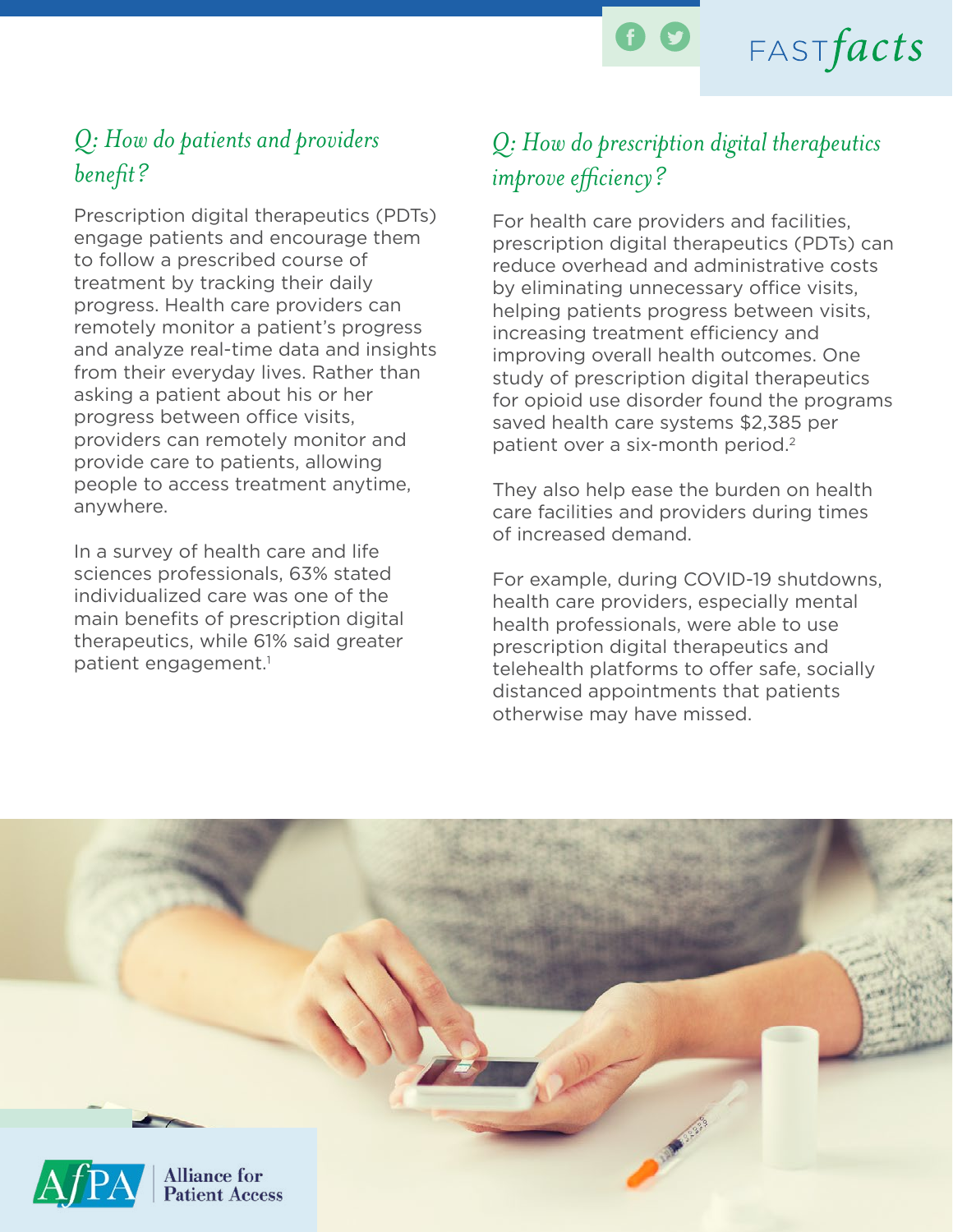

### *Q: Which patients will benefit?*

Although anyone can benefit, prescription digital therapeutics (PDTs) are particularly helpful for reaching rural and underserved communities. For example, about 62% of non-metropolitan counties have no Diabetes Self-Management Education and Support program, so making prescription digital therapeutics available to help patients with diabetes track their food choices and glucose levels would likely be rewarding.3

In one example, prescription digital therapeutics supported cognitive behavioral therapy for patients with diabetes as they tracked their food choices and glucose levels. Program completers lost a mean 4.9% of baseline body weight after one year.4

Adult mental health patients and other behavioral health patients may also find prescription digital therapeutics particularly helpful. Out of 180 clinical trials for prescription digital therapeutics, more than 40% were in areas broadly defined as mental health, including psychiatry, addiction, neurology and sleep medicine.<sup>5</sup>

#### *Q: What access barriers exist?*

One barrier is simply low awareness. Many health care providers still need to be educated about the new technology. The American Medical Association, for example, reports that only 22% of physicians have prescribed them.



**Alliance** for **Patient Access**  Adoption may be inconsistent in some areas, even if they are actually available.<sup>6</sup>

 $FASTfacts$ 

Logistics may also pose a challenge. Although most current prescription digital therapeutics (PDTs) are downloadable like any other smartphone application, they require a prescription from a health care provider. A product activation code may be dispensed to patients by a third-party vendor, such as a pharmacy.<sup>7</sup> Prescription digital therapeutics in development may use additional hardware such as sensors and virtual reality headsets and other wearables. These would likely be delivered to patients' homes by a vendor or direct from the manufacturer.

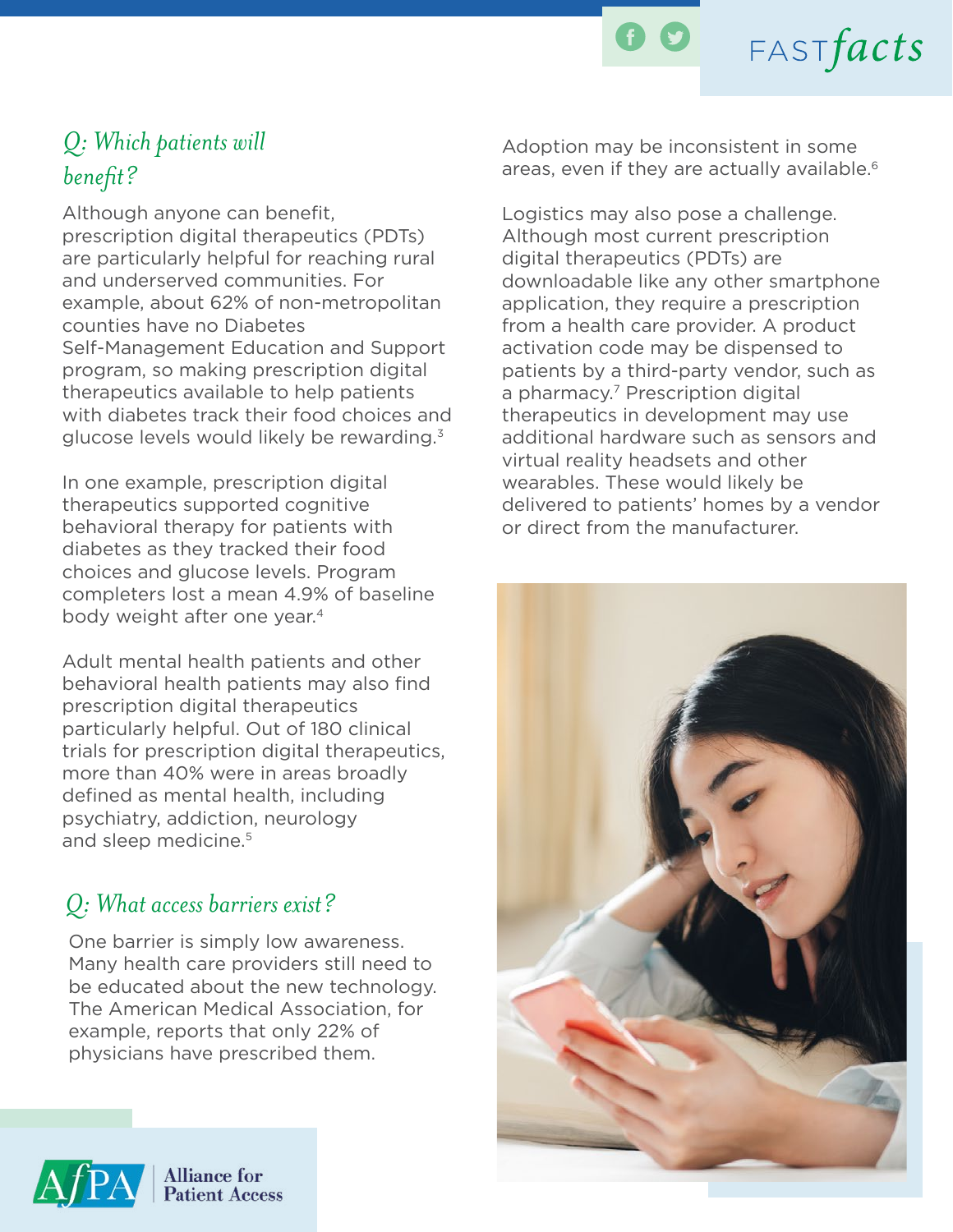

## $FASTfacts$

### *Q: What other barriers are there? Q: How might prescription digital*

Providers have historically been hindered from prescribing patients prescription digital therapeutics (PDTs) because, until recently, they had no billing codes with the Centers for Medicare and Medicaid Services. Meanwhile, Medicaid coverage continues to be a major barrier for many Americans who would benefit from prescription digital therapeutics. Coverage varies from state to state and, in most, express legislation would be required to authorize coverage by Medicaid.

Private insurers have likewise been slow to integrate prescription digital therapeutics, though they are increasingly doing so. One common misconception is that prescription digital therapeutics are "experimental," despite their having received approval from the FDA after a rigorous review process.

Regulatory challenges also exist. The Prescription Digital Therapeutics to Support Recovery Act (S. 3532) was introduced in the U.S. Senate in March 2020, but the bill was not taken up. Legislators are expected to revisit the issue in 2022.

One additional concern is possible patient reluctance due to privacy and security concerns, but prescription digital therapeutics are subject to the Health Insurance Portability and Accountability Act, or HIPPA, which provides strict protections for personal health information.

# *therapeutics help patients in the future?*

A handful of prescription digital therapeutics (PDTs) are currently available to treat chronic mental, behavioral and cognitive disorders. These include conditions such as opioid use disorder, depression, chronic insomnia, and attention deficit hyperactivity disorder.

Meanwhile, nearly 150 FDA-regulated prescription digital therapeutics are expecting clinical trial results in 2022.<sup>8</sup> Other programs now in development will rely on more sophisticated hardware devices such as sensors, wearable and wireless devices, virtual reality headgear, and diagnostic products. These devices will be able to monitor vitals and address more dynamic conditions like blood and circulatory disorders, respiratory disorders, and nervous system disorders.